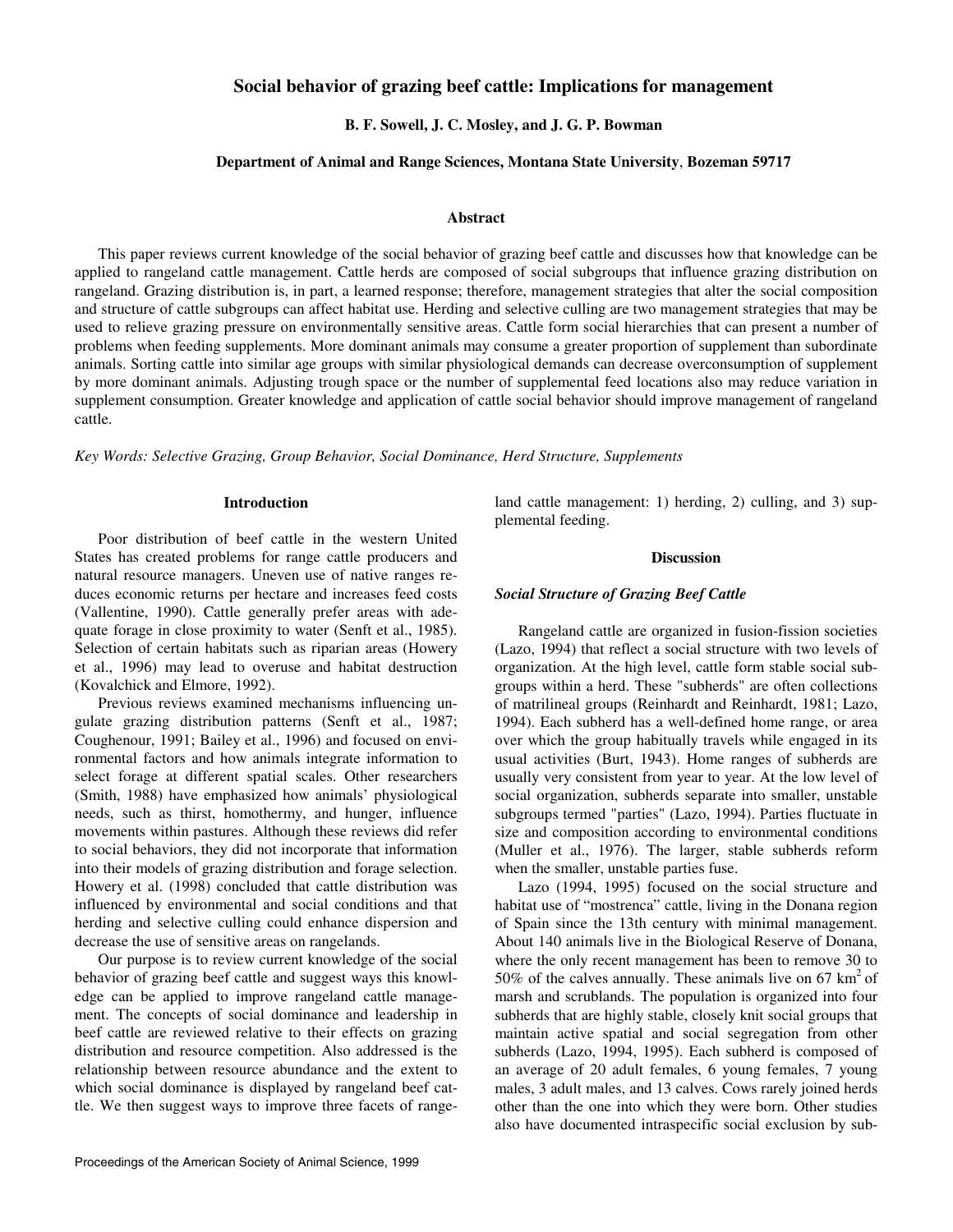herds of sheep (Winfield and Mullaney, 1973; Winfield et al., 1981; Lawrence and Wood-Gush, 1988) and white-tailed deer (Hawkins and Montgomery, 1969).

Howery et al. (1996) investigated differences in home range and habitat use among individuals in a cattle herd in Idaho. They demonstrated that 78% of the cows showed a high consistency in home ranges. Cows were grouped into four subherds that differed in the amount of time they spent foraging and resting and occupying upland and riparian habitats. Howery et al. (1996) reported that individual cows within subherds did not strongly associate with one another, and the formation of subgroups was likely the result of gregariousness rather than tightly knit, socially based groups. A study with sheep also suggested that subherds were maintained by gregariousness rather than strong family ties (Lawrence and Wood-Gush, 1988).

Reinhardt and Reinhardt (1981) examined interindividual association in a semiwild cattle herd for 5 yr. They found that mother cows preferred their female and male progeny to unrelated calves as grooming and grazing partners for the entire 5 yr. They further concluded that the social structure was based on matriarchal families that are interconnected by means of friendship relationships between non-kin partners.

Some studies with similar animals, such as bison and deer, suggest that there are no strong associations between females, but rather random associations in large groups (Lott and Minta, 1983) or unstable associations in smaller groups (Schaller, 1967). Kilgour (1972) suggested that an important factor influencing the cohesive bonds between herd members could be the management level by humans, which allow those bonds to develop.

#### *Social Dominance Hierarchies*

Social dominance exists when the behavior of an animal is inhibited or altered by the presence or threat of another animal (Beilharz and Zeeb, 1982; Drews, 1993). Cattle are able to recognize other individuals and maintain consistent dominance hierarchies (Broom and Leaver, 1978; Bennett et al., 1985; Bennett and Holmes, 1987). Animals high in the hierarchy have priority to feed, shelter, and water (Broom and Leaver, 1978; Bennett et al., 1985; Bennett and Holmes, 1987). A current year's offspring are near the bottom of a herd's social hierarchy, but when close to their mothers ( $\leq 3$ ) m) offspring are elevated to their mother's status and receive the privileges attached to their mother's social rank. This has been documented in bison (McHugh, 1958), elk (Altmann, 1956), and wild ponies (Tyler, 1972). Offspring of highranked mothers also tend to achieve high social rank as adults (Tyler, 1972; Clutton-Brock et al., 1986). The mechanism for this is unknown. It may be that offspring learn to be aggressive by watching their mothers interact aggressively with other individuals. It may be that offspring inherit aggressive temperaments, or it may be that the other individuals in the herd learned to avoid the offspring when it was near its high-ranked mother and the other animals continued to avoid it after weaning (Tyler, 1972). Wagnon (1966) reported a strong, stable arrangement of social dominance in a mixedbreed cow herd, and Wagnon et al. (1966) reported that Angus cows were more dominant than Shorthorn cows, and both were more dominant than Hereford cows.

Social dominance hierarchies are largely passive. Subordinates avoid conflict and dominant animals make few overt attempts to supplant subordinates. Low-ranked animals monitor their spatial relationships relative to dominant animals. As subordinates get closer to dominants, subordinate animals may reduce their bite rate, stop feeding, or move away, but behavior of dominants is largely unaffected by their proximity to subordinates (Bennett et al. 1985; Bennett and Holmes, 1987). Thus, movements by dominant animals may displace subordinates, and dominant animals enjoy greater freedom in habitat selection. This may restrict the amount or quality of resources available to subordinates (Bennett et al., 1985; Bennett and Holmes, 1987). Dominant animals may preclude subordinate animals from occupying certain sites, and dominant animals have priority access to available resources, including feeding areas, shade, salt licks, supplemental feed, and shelter from storms (Bennett et al., 1985; Bennett and Holmes, 1987). Low-ranked animals are forced to relocate into areas of lower habitat quality or they must wait their turn until the more dominant animals are satisfied and leave the area. If the relative differences in resource utilization are great, dominant individuals and their offspring gain more weight and reproduce more successfully (Wagnon et al., 1966; Broom and Leaver, 1978; Bennett et al., 1985; Bennett and Holmes, 1987).

Dominance hierarchies also exist between subgroups of cattle, and higher-ranked groups limit access to resources by lower-ranked subgroups. Lazo (1994) found that a subordinate subherd reduced its home range area and relocated its home range when higher-ranked subherds came too close. Similarly, dominant subgroups (bands) of feral horses displace subordinate subgroups from watering locations. Horses within the dominant subgroups, in addition to the dominant stallions, display aggression toward horses in the subordinate subgroups, indicating that the hierarchy is, in fact, an intergroup hierarchy and not just a hierarchy of the dominant stallions from each band (Miller and Denniston, 1979).

Social dominance hierarchies play an important role in supplement consumption by rangeland cattle. Wagnon (1966) reported that hand-feeding cows from 2 to 10 yr of age resulted in many 2- and 3-yr-old cows being driven from the feed troughs before they had the opportunity to feed. Subordinate 4- and 5-yr-olds spent less time at the feeders, more time waiting, and gained half as much weight as older, more dominant, cows (Wagnon, 1966).

Friend and Polan (1974) studied the feeding behavior of 21 Holstein cows and found dominant-ranking cows to occupy feeding stalls adjacent to cows of similar social rank. Mean time eating ranged from 2.9 to 4.7 h/d and was quadratically related to social rank. Mid-ranked cows spent the least amount of time eating. The authors concluded that dominance values failed to predict access to feeding stalls. They also doubted the existence of a classical social hierarchy in this herd. Rather, they suggested that cows were driven by physiological demands and that cows operating at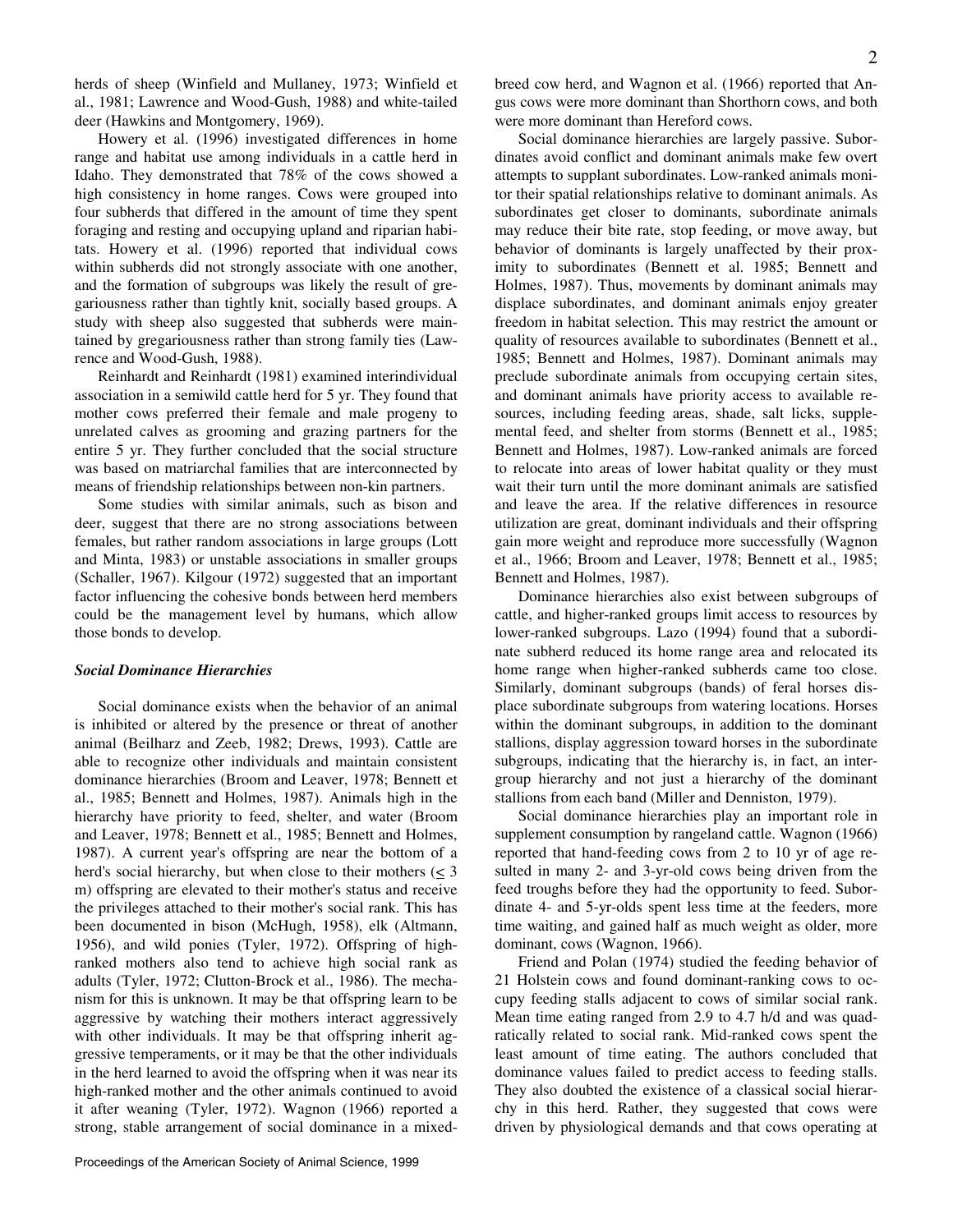peak production gained access to resources through persistence rather than aggression.

#### *Resource Abundance and Social Dominance*

Differences in resource abundance may account for many apparent contradictions in the literature concerning the presence or absence of social dominance hierarchies. Dominance hierarchies may not be readily apparent when resources are plentiful. However, the absence of agonistic encounters does not refute the existence of dominance hierarchies. When resources are plentiful, animals in a herd commonly feed and rest together, and dominant animals displace subordinates less frequently.

Howery et al. (1998) found that drought weakened the dams' influence on location and habitat use of offspring as water became scarce. Lazo (1994) reported that in winter and spring, cattle herds maintained large home ranges and individuals formed small parties. In the summer and autumn, individuals formed large parties and smaller home ranges concentrated near water and feed. He stated that even with limited resources available, spatial segregation among herds promoted social isolation more than exploitation of a territory or home range.

 The influence of social dominance on supplement consumption depends on the relative availability of supplemental feed and trough space. The proportion of sheep not consuming supplement fed once daily in troughs increased from 0 to 31% as linear trough space was decreased from 24 to 4 cm per animal (Arnold and Maller, 1974). However, excess trough space could increase variation in hand-fed supplement consumption. Wagnon (1966) observed that less fighting and agonistic behavior occurred during supplementation when linear trough space was 91 cm/cow than when 180 cm/cow was allowed. The smaller bunk allowance did not allow cows to fight without backing away from the trough, and therefore fewer animals were pushed away from the supplement. When excessive trough space was allowed, dominant cows chased others away from one side of the trough and spent more time fighting than eating.

Larger quantities of supplement provided per animal can reduce the variation in individual animal consumption and the proportion of non-feeders. Foot et al. (1973) found that the coefficient of variation (CV) of supplement intake was reduced when supplement allowance was increased. Ducker et al. (1981) reported that the proportion of grazing ewes not consuming block supplement was highest when supplement consumption by the total flock was low, and the proportion of non-feeders decreased as supplement consumption by the total flock increased. Kendall et al. (1980) combined the effects of trough space and supplement allowance by offering grazing ewes different amounts of supplements with varying trough space. When supplement allowance was high, trough space had little effect on CV of supplement intake. When supplement allowance was low, trough space had a large effect on CV of supplement intake.

Bowman et al. (1999) examined supplement use by 2 and 3-yr-old cows on Montana rangelands. They reported that 2-yr-old cows consumed less supplement than 3-yr-old cows when supplement was offered for ad libitum consumption. Restriction of the supplement with a different feeder design resulted in similar consumption levels between the two age groups. This supports Wagnon's (1966) finding that increasing competition may reduce overconsumption by some animals.

## *Herd Leaders*

The concepts of leadership and dominance are often confused, but they describe two distinct behaviors. Animal groups are led by individuals that initiate an activity (grazing, traveling, or resting) that is different from the activity of the remainder of the group. If the remainder of the group does not follow, the "leader" returns to the activity of the group (Sato, 1982). Leaders are individual animals that consistently initiate movements that cause others to follow.

Leaders seem to be animals that move purposely in a direction, attracting the attention of others (Tyler, 1972; Greenwood and Rittenhouse, 1997). Purposeful movement may come from having more knowledge of where resources are located (Greenwood and Rittenhouse, 1997). This may explain why, in spring, adult ewes of bighorn sheep migrate to alpine range before yearling ewes (Festa-Bianchet, 1988). However, Tyler (1972) found that any member in a group of wild ponies could be a leader, even an immature animal.

Most studies have found little correlation between leadership and dominance. Popularity or sociability may determine leadership. Syme (1981) found that leaders in a group of sheep were the more sociable animals. Reinhardt and Reinhardt (1981) reported that the leader in a group of cattle was the most popular cow; that is, the cow that was the preferred associate of many herd members. She was an average cow in terms of age, reproduction, weight, and social rank, but her movements were attentively observed by the other group members. Sato (1982) observed a tendency for high-ranked cows to be leaders and low-ranked cows to be followers. This tendency seemed to be related to the fact that higher-ranked animals moved around more actively, and actively moving animals may have attracted attention and caused others to follow.

### *Management Suggestions*

*Herding.* Herding is a proven tool for controlling livestock distribution, but herding must consider livestock social behavior to be effective. Cattle subgroups, for example, should be dispersed as a unit; otherwise, individuals separated from their subgroup will return to their former location (Skovlin, 1957, 1965; Roath and Krueger, 1982). A herder should purposely relocate subgroups to alternative sites rather than merely harassing animals to disperse them from a preferred site. Mere harassment often results in cattle returning within minutes or hours to their former site. Rather than trying to disperse large numbers of cattle at once, it is better to gather only one subgroup or a few subgroups at a time and then guide them to a new site. Upon arrival at the new site,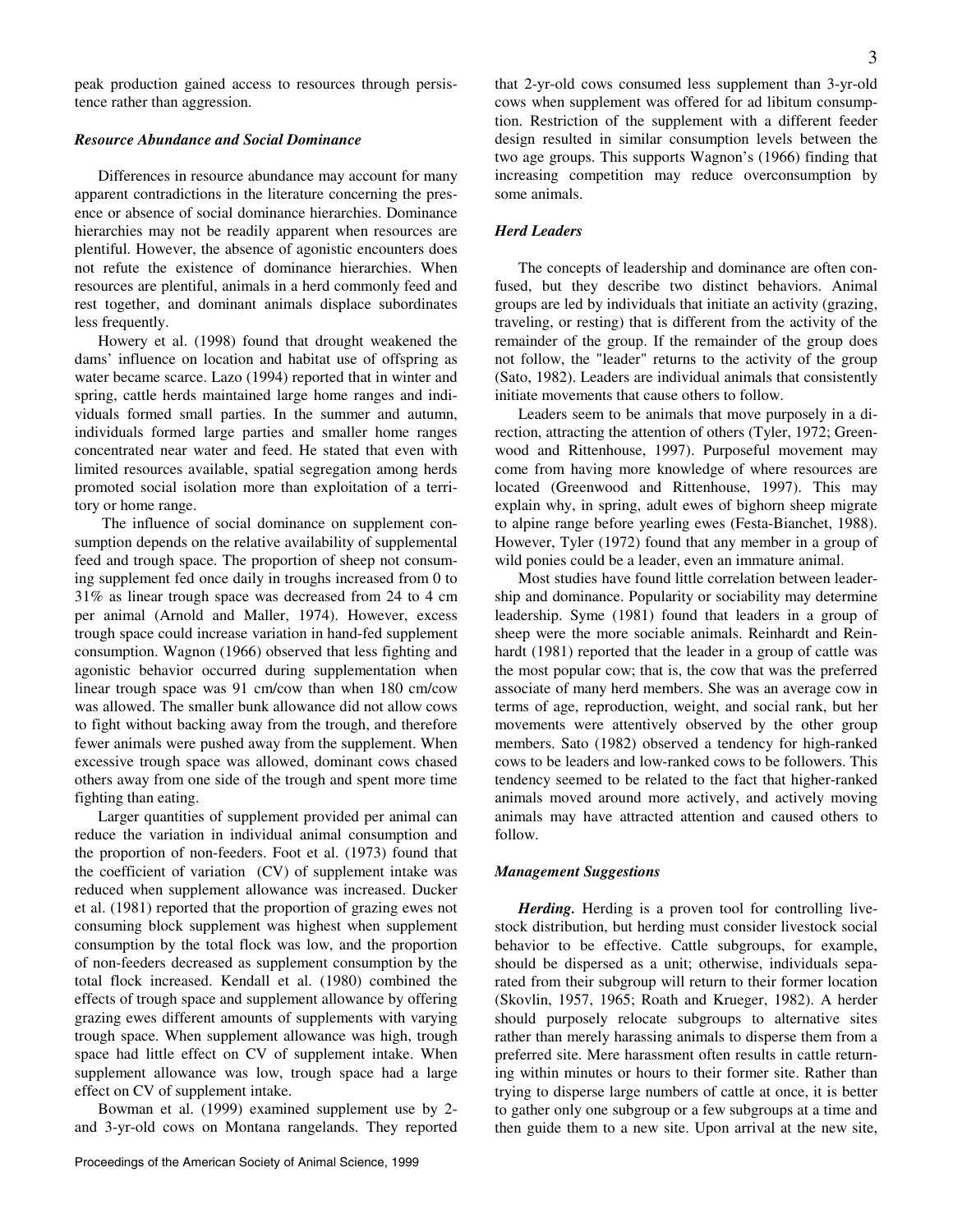the animals should be shown the location of water, salt, and palatable forage. The herder should then remain with the animals in their new location until the group has settled. This often requires 30 min to 2 h. The approach is similar to trailing cow/calf pairs to a new pasture and then waiting there to make certain that every cow has claimed its calf. The time spent ensuring that subgroups establish their new "home base" saves much time that would otherwise be spent repeatedly harassing animals away from their former locations. Budd (1999) suggested that when moving cattle to a new grazing site, it is best to move them before they have watered, and when trying to relocate cattle to new loafing areas, it is best to move them soon after they have watered. These strategies make cows more inclined to graze or rest when they reach their new location, rather than immediately returning to their former location.

Individual animals sometimes do not respond to herding, and these individuals should be culled from a herd (Skovlin, 1957, 1965). Eliminating uncooperative individuals will help develop a group of animals that readily responds to herding. Diligent herding can train cattle to use certain areas of a landscape even though they may prefer to use others.

*Culling***.** Some authors (Roath and Krueger, 1982; Howery et al., 1996, 1998) have extended Skovlin's concept of selective culling to suggest that selective culling might be used to develop a herd of upland-dwelling cattle. Their recommendations are based on the premise that certain individuals or subgroups within a herd prefer, or are accustomed to, riparian habitats, whereas others prefer or are accustomed to upland habitats. Selective culling on this basis should be considered cautiously because its effectiveness is unknown. Some individual herd members spend disproportionately more time within riparian areas (Roath and Krueger, 1982; Howery et al., 1996, 1998), but it is possible that in their absence and without diligent herding the desirable habitat in the vacated riparian area would simply be reoccupied by other individuals within the herd. This is what occurred in Scotland when Hunter (1960) selectively culled sheep that had occupied the preferred grazing areas within a pasture. Hunter speculated that the sheep removed from the preferred grazing area had been a high-ranked group, and after their removal their home range was occupied by a lower-ranked group. In northern England, Rawes and Welch (1969) found that stocking rate reductions of sheep did not alleviate grazing pressure on the better sites and only reduced use of the less desirable areas. Many similar examples exist in the western United States, where reducing numbers of livestock has done very little to redistribute grazing pressure away from riparian zones.

Selective culling has longer-lasting results when all females in a subgroup are removed. This ensures that reoccupation can only occur by dispersing females rather than reproduction by females that escaped culling. Selective culling will probably not be effective if outside animals are introduced into the herd. Translocated animals often do not assimilate into the subgroups of the existing population and instead establish new home ranges. Translocated animals could occupy the habitat vacated by selective culling. Similarly, selective culling has little chance of success if ranchers do not select replacement females from animals reared in the same pasture from which animals were selectively culled. Replacements reared elsewhere that cannot return to their natal home range will probably establish their home ranges in the vacated habitat. Finally, livestock managers using selective culling should also make certain that replacement females selected from the herd were not raised by cows whose home ranges included the targeted removal area. Otherwise, the replacements will likely perpetuate the foraging pattern of their culled mothers.

*Supplemental Feeding***.** Many cow-calf producers have routinely used knowledge of herd social structures and hierarchies to improve the uniform delivery of supplements. Cattle herds should be separated into similar age and body condition classes when possible. This will reduce overconsumption by older, heavier, more-dominant animals. Research results from Bowman et al. (1999) suggest that even 2- and 3-yr-olds should be separated because 2-yr-old cows did not receive adequate supplement when pastured with 3 yr-old cows. Overconsumption of self-fed supplements by a few older, more-dominant animals may be reduced by increasing competition. This can be accomplished by reducing trough space or supplement allowance. Underconsumption by younger, subordinate cows can be decreased by providing more supplement troughs located in primary grazing areas, reducing the chances that a dominant cow will prevent younger cows from coming to the trough.

#### **Implications**

Researchers have concentrated on the physiological factors that influence distribution patterns of cattle on rangelands but have minimized the social factors. Social dominance hierarchies influence grazing distribution and supplement consumption by range cattle. Early experiences in life affect cattle distribution, and herding and selective culling are management tools that could be used to change cattle distribution. Scientific research into the social factors influencing beef cattle distribution will require an intimate knowledge of the pastures and of the animals. Failure to address these relationships will prevent grazing managers from achieving many of their resource objectives.

#### **Literature Cited**

- Altmann, M. 1956. Patterns of social behavior in big game. Trans. N. Am. Wildl. Nat. Resour. Conf. 21:538-545.
- Arnold, G. W., and R. A. Maller. 1974. Some aspects of competitions between sheep for supplementary feed. Anim. Prod. 19:309.
- Bailey, D. W., J. E. Gross, E. A. Laca, L. R. Rittenhouse, M. B. Coughenour, D. M. Swift, and P. L. Sims. 1996. Mechanisms that result in large herbivore grazing distribution patterns. J. Range Manage. 49:386-400.
- Beilharz, R. G., and K. Zeeb. 1982. Social dominance in dairy cattle. Appl. Anim. Ethol. 8:79-97.
- Bennett, I. L., V. A. Finch, and C. R. Holmes. 1985. Time spent in shade and its relationship with physiological factors of thermo-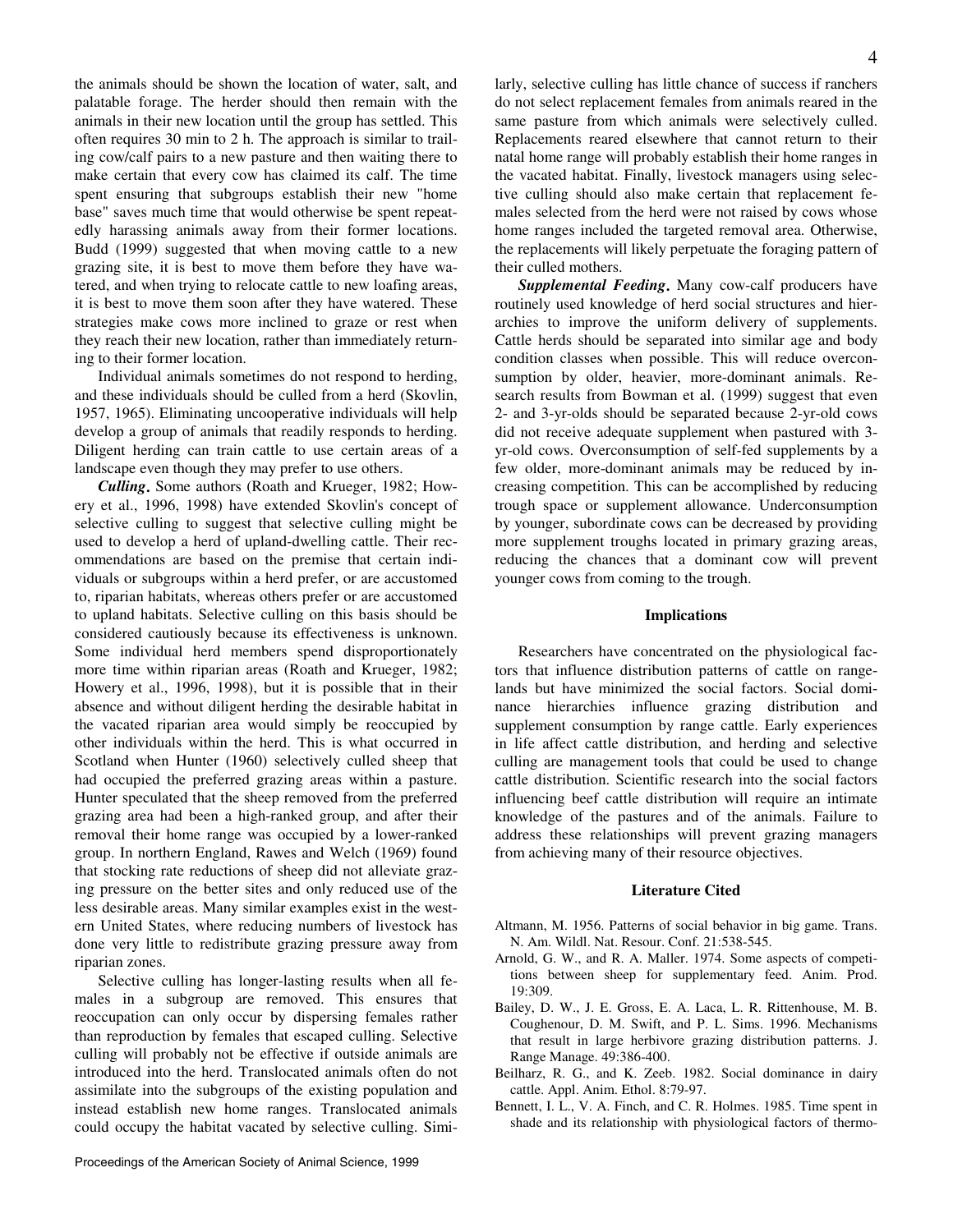regulation in three breeds of cattle. Appl. Anim. Behav. Sci. 13:227-236.

- Bennett, I. L., and C. R. Holmes. 1987. Formation of a feeding order in a group of cattle and its relationship with grazing behaviour, heat-tolerance and production. Appl. Anim. Behav. Sci. 17:9-18.
- Bowman, J.G.P., B. F. Sowell, D. L. Boss, and H. Sherwood. 1999. Influence of liquid supplement delivery method on forage and supplement intake by grazing beef cows. Anim. Feed Sci. Technol. 78:273-285.
- Broom, D. M., and J. D. Leaver. 1978. Effects of group-rearing or partial isolation on later social behaviour of calves. Anim. Behav. 26:1255-1263.
- Budd, B. 1999. Livestock, wildlife, plants and landscapes: Putting it all together. In: K. L. Launchbaugh, J. C. Mosley, and K. D. Sanders (Ed.) Grazing Behavior of Livestock and Wildlife. pp 137-142. Univ. Idaho Exp. Sta. Bull. 70. Moscow, ID.
- Burt, W. 1943. Territoriality and home range concepts as applied to mammals. J. Mammal. 66:346-352.
- Clutton-Brock, T. H., S. D. Albon, and F. E. Guiness. 1986. Great expectations: Dominance, breeding success and offspring sex ratios in red deer. Anim. Behav. 34:460-471.
- Coughenour, M. B. 1991. Spatial components of plant-herbivore interactions in pastoral, ranching, and native ungulate ecosystems. J. Range Manage. 44:530-542.
- Drews, C. 1993. The concept and definition of dominance in animal behaviour. Behaviour 125:283-313.
- Ducker, M. J., P. T. Kendall, R. G. Hemingway, and T. H. McClelland. 1981. An evaluation of feedblocks as a means of providing supplementary nutrients to ewes grazing upland/hill pastures. Anim. Prod. 33:51-57.
- Festa-Bianchet, M. 1988. Seasonal range selection in bighorn sheep: conflicts between forage quality, forage quantity and predator avoidance. Oecologia (Berlin) 75:580-586.
- Foot, J. A., A. J. R. Russel, T. J. Maxwell, and P. Morris. 1973. Variation in intake among group-fed pregnant Scottish Blackface ewes given restricted amount of food. Anim. Prod. 17:169-177.
- Friend, T. H., and C. E. Polan. 1974. Social rank, feeding behavior and free stall utilization by dairy cattle. J. Dairy Sci. 57:1214- 1220.
- Greenwood, P. T., and L. R. Rittenhouse. 1997. Feeding area selection: the leader-follower phenomena. Proc. West. Sect. Am. Soc. Anim. Sci. 48:267-269.
- Hawkins, R. E., and G. G. Montgomery. 1969. Movements of translocated deer as determined by telemetry. J. Wildl. Manage. 33:196-203.
- Howery, L. D., F. D. Provenza, R. E. Banner, and C. B. Scott. 1996. Differences in home range and habitat use among individuals in a cattle herd. Appl. Anim. Behav. Sci. 49:305-320.
- Howery, L. D., F. D. Provenza, R. E. Banner, and C. B. Scott. 1998. Social and environmental factors influence cattle distribution on rangeland. Appl. Anim. Behav. Sci. 55:231-244.
- Hunter, R. F. 1960. Aims and methods in grazing-behaviour studies on hill pastures. Proc. Int. Grassl. Congr. 8:454-457.
- Kendall, P. T., R. G. Hemingway, and M. J. Ducker. 1980. Variation in probable feed intake of ewes given concentrates with varying trough space allowance or self-help feedblocks. Proc. Nutr. Soc. 30:16A.
- Kilgour, R. 1972. Animal behaviour in intensive systems and its relationship to disease and production. Aust. Vet. J. 48:94-98.
- Kovalchik, B. L., and W. Elmore. 1992. Effects of cattle grazing systems on willow-dominated plant associations in central Oregon. In: Proc. Symp. on Ecology and Manage. of Riparian Shrub

Communities, USDA, USFS, Intermountain Res. Sta. Tech. Rep. p 289.

- Lawrence, A. B., and D.G.M. Wood-Gush. 1988. Home range behaviour and social organization of Scottish Blackface sheep. J. Appl. Ecol. 25:25-40.
- Lazo, A. 1994. Social segregation and the maintenance of social stability in a feral cattle population. Anim. Behav. 48:1133- 1141.
- Lazo, A. 1995. Ranging behaviour of feral cattle (*Bos taurus*) in Donana National Park, S. W. Spain. J. Zool. (Lond.) 236:359-369.
- Lott, D. F., and S. C. Minta. 1983. Random individual association and social group instability in American bison (*Bison bison*). Z. Tierpsychol. 61:153-172.
- McHugh, T. 1958. Social behavior of the American buffalo (*Bison bison*). Zoologica (New York) 43:17-23.
- Miller, R., and R. H. Denniston, II. 1979. Interband dominance in feral horses. Z. Tierpsychol. 51:41-47.
- Muller, W. J., W. A. Low, C. Lendon, and M. L. Dudzinski. 1976. Variation in grazing patterns of free-ranging cattle in a semi-arid area. Proc. Aust. Soc. Anim. Prod. 11:461-464.
- Rawes, M., and D. Welch. 1969. Upland productivity of vegetation and sheep at Moor House National Nature Reserve, Westmoreland, England. Oikos (Suppl.) 11:7-72.
- Reinhardt, V., and A. Reinhardt. 1981. Cohesive relationships in a cattle herd (*Bos indicus*). Behaviour 77:121-151.
- Roath, L. R., and W. C. Krueger. 1982. Cattle grazing and behavior on a forested range. J. Range Manage. 35:332-338.
- Sato, S. 1982. Leadership during actual grazing in a small herd of cattle. Appl. Anim. Ethol. 8:53-65.
- Schaller, G. B. 1967. The Deer and the Tiger. University of Chicago Press, Chicago, IL.
- Senft, R. L., M. B. Coughenour, D. W. Bailey, L. R. Rittenhouse, O. E. Sala, and D. M. Swift. 1987. Large herbivore foraging and ecological hierarchies. BioScience 37:789-799.
- Senft, R. L., L. R. Rittenhouse, and R. G. Woodmansee. 1985. Factors influencing selection of resting sites by cattle on shortgrass steppe. J. Range Manage. 38:295-299.
- Skovlin, J. M. 1957. Range riding The key to range management. J. Range Manage. 10:269-271.
- Skovlin, J. M. 1965. Improving cattle distribution on western mountain rangelands. USDA Farmers' Bull. 2212.
- Smith, M. S. 1988. Modeling: three approaches to predicting how herbivore impact is distributed in rangelands. New Mex. Agric. Exp. Sta. Res. Rep. 628. Las Cruces, NM.
- Syme, L. A. 1981. Social disruption and forced movement orders in sheep. Anim. Behav. 29:283-288.
- Tyler, S. J. 1972. The behaviour and social organization of the New Forest ponies. Anim. Behav. Monogr. 5:87-196.
- Vallentine, J. F. 1990. Grazing Management. Academic Press, San Diego, CA.
- Wagnon, K. A. 1966. Social dominance in range cows and its effect on supplemental feeding. Calif. Agric. Exp. Sta. Bull. 819.
- Wagnon, K. A., R. G. Loy, W. C. Rollins, and F. D. Carroll. 1966. Social dominance of a herd of Angus, Hereford and Shorthorn cows. Anim. Behav. 14:474-479.
- Winfield, C. G., and P. D. Mullaney. 1973. A note on the social behaviour of a flock of Merino and Wiltshire sheep. Anim. Prod. 17:93-95.
- Winfield, C. G., G. J. Syme, and A. J. Pearson. 1981. Effect of familiarity with each other and breed on the spatial behaviour of sheep in an open field. Appl. Anim. Ethol. 7:67-75.